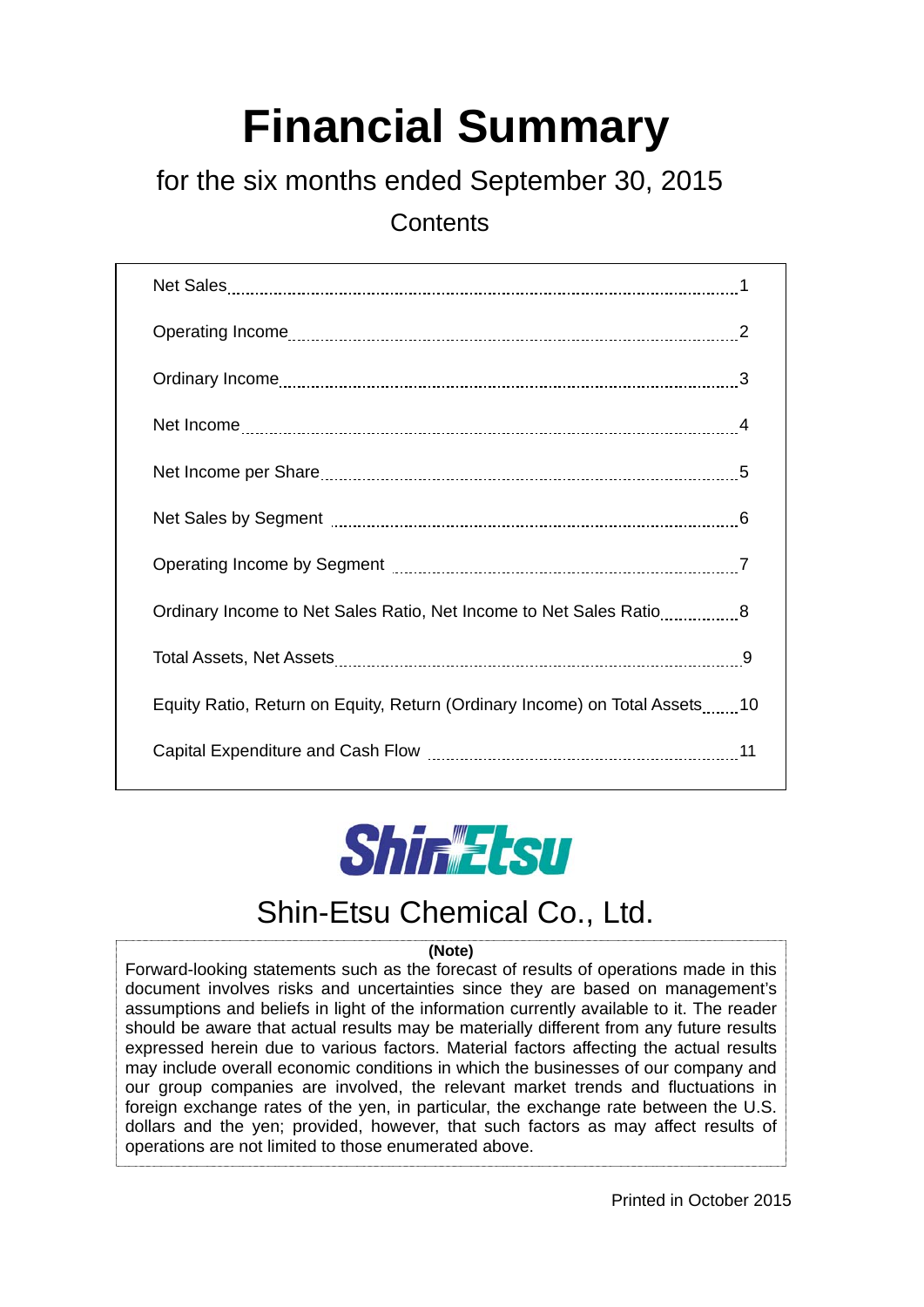

### Net Sales



| (100 millions of yen) |  |
|-----------------------|--|
|                       |  |

|                  | 07/3   | 08/3   | 09/3   | 0/3   | 1/3    | 12/3   | 13/3   | 14/3   | 15/3   | 15/9<br>(First Half) | 16/3<br>(E) |
|------------------|--------|--------|--------|-------|--------|--------|--------|--------|--------|----------------------|-------------|
| <b>Net Sales</b> | 13,046 | 13,763 | 12,008 | 9,168 | 10,582 | 10,477 | 10,254 | 11,658 | 12,555 | 6,458                | 12,700      |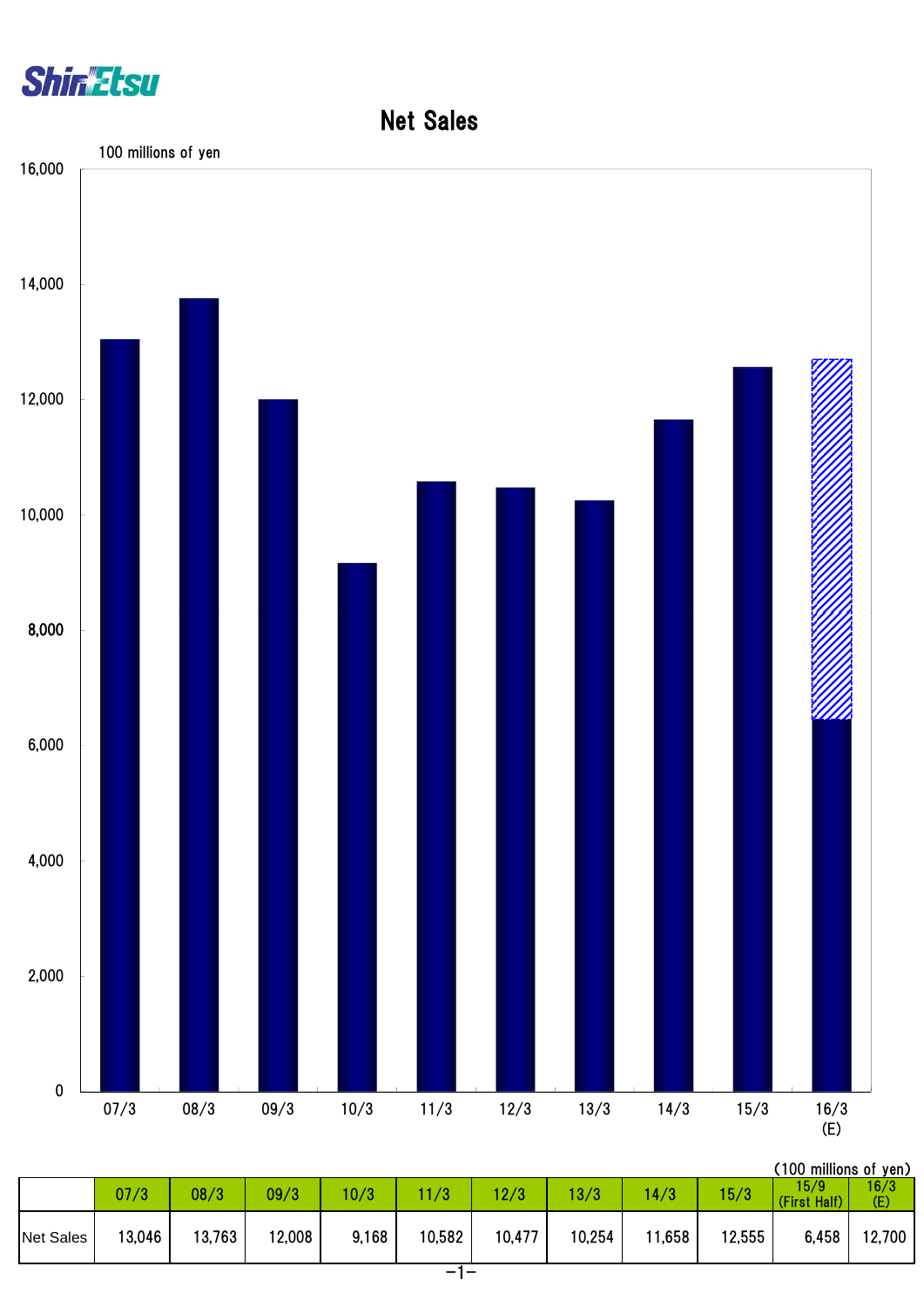

Operating

# (100 millions of yen) 07/3 08/3 09/3 10/3 11/3 12/3 13/3 14/3 15/3 15/9 (First Half) 16/3 (E) 0 500 1,000 1,500 2,000 2,500 3,000 3,500 07/3 08/3 09/3 10/3 11/3 12/3 13/3 14/3 15/3 16/3 (E) 100 millions of yen

### Operating Income

0pcrating | 2,410 | 2,871 | 2,329 | 1,172 | 1,492 | 1,496 | 1,570 | 1,738 | 1,853 | 1,098 | 1,970 | 1,098 | 1,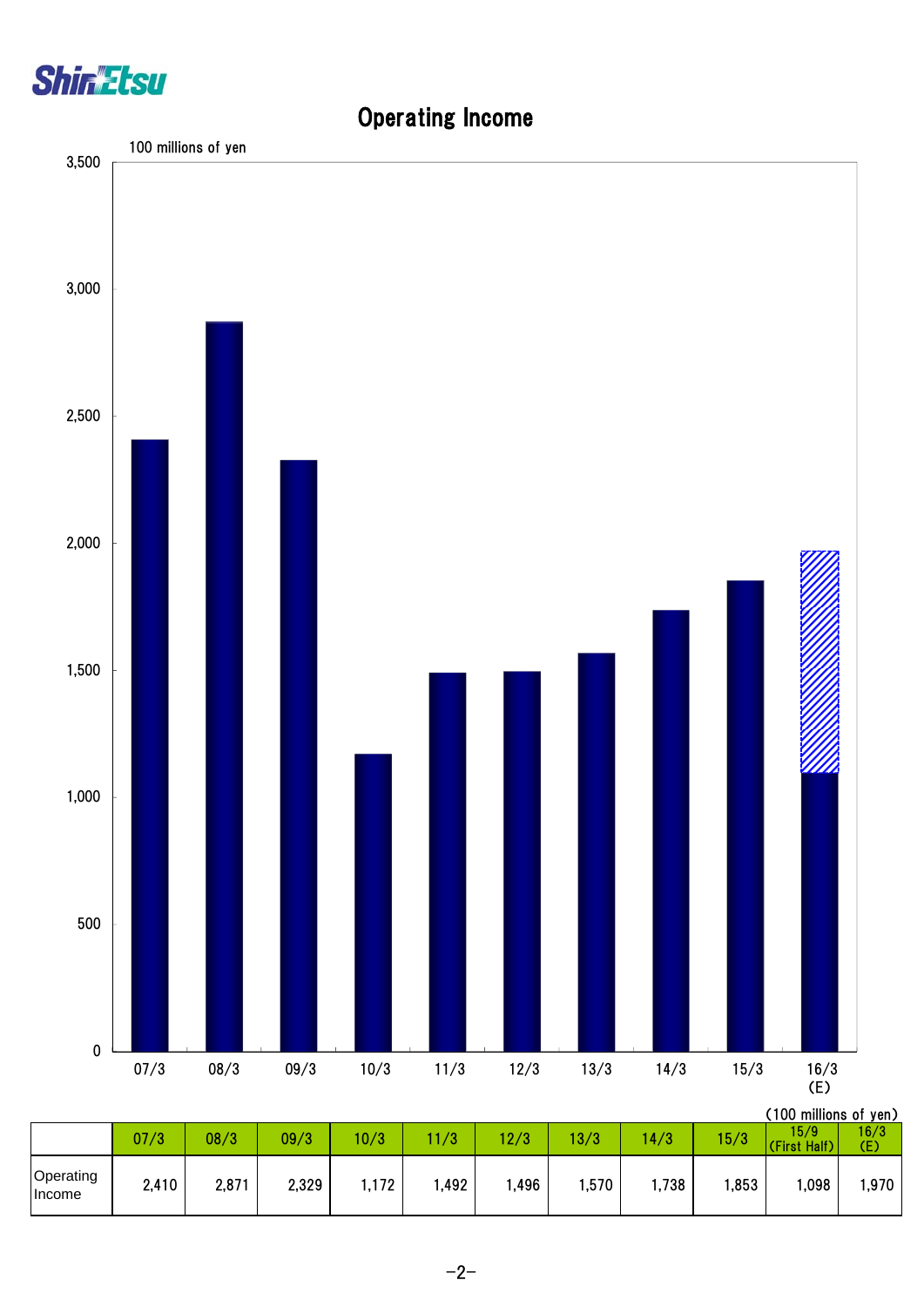



### Ordinary Income

|                    |       |       |       |      |      |      |       |      |      | , ו טע וווווווטווו טעו |                        |
|--------------------|-------|-------|-------|------|------|------|-------|------|------|------------------------|------------------------|
|                    | 07/3  | 08/3  | 09/3  | 10/3 | /3   | 12/3 | 3/3   | 14/3 | 15/3 | 15/9.<br>(First Half)  | 16/3<br>$\mathsf{(E)}$ |
| Ordinary<br>Income | 2,470 | 3,000 | 2,505 | ,270 | ,603 | ,652 | 1,702 | ,806 | ,980 | ,130                   | 2,100                  |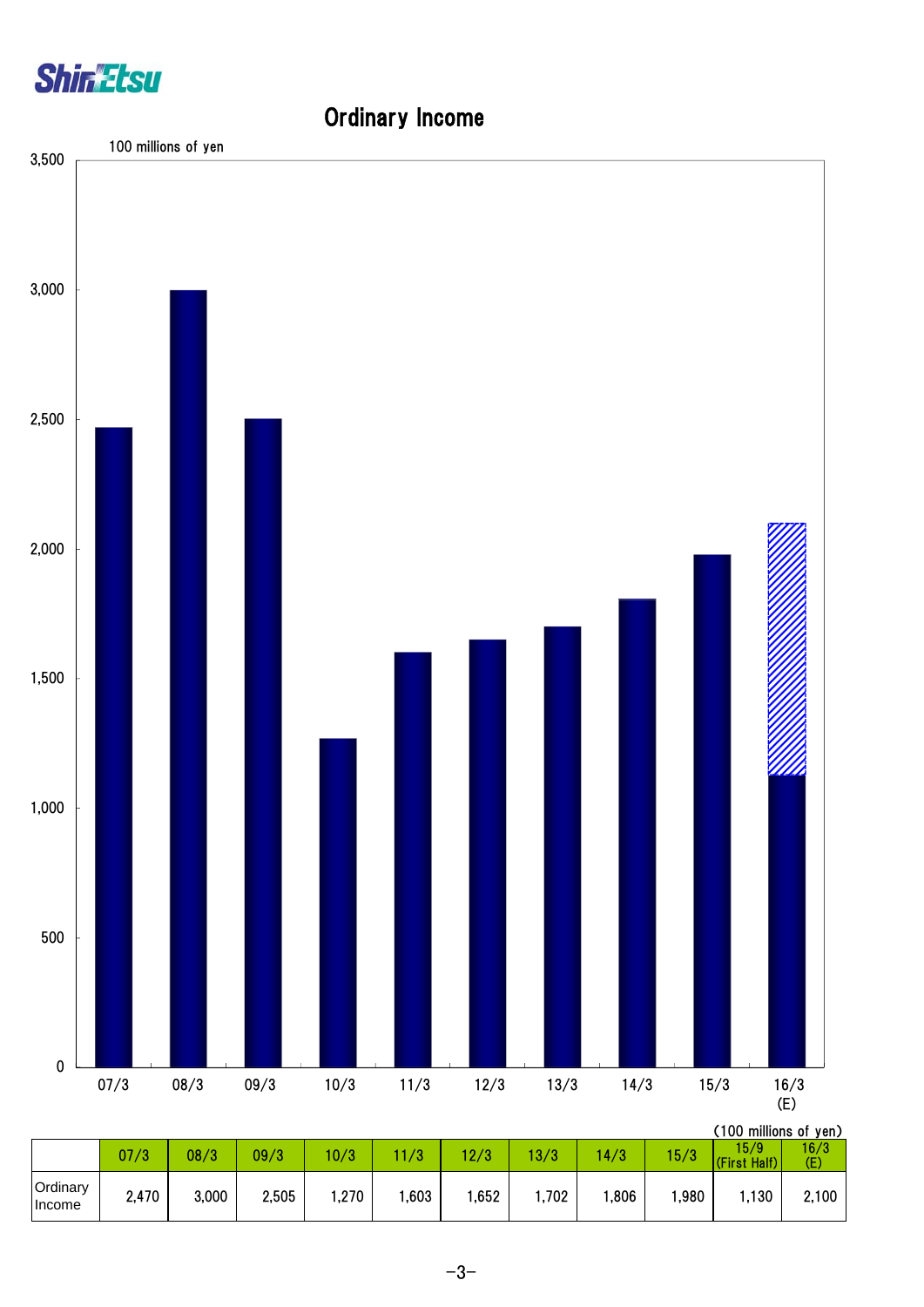



#### $-4-$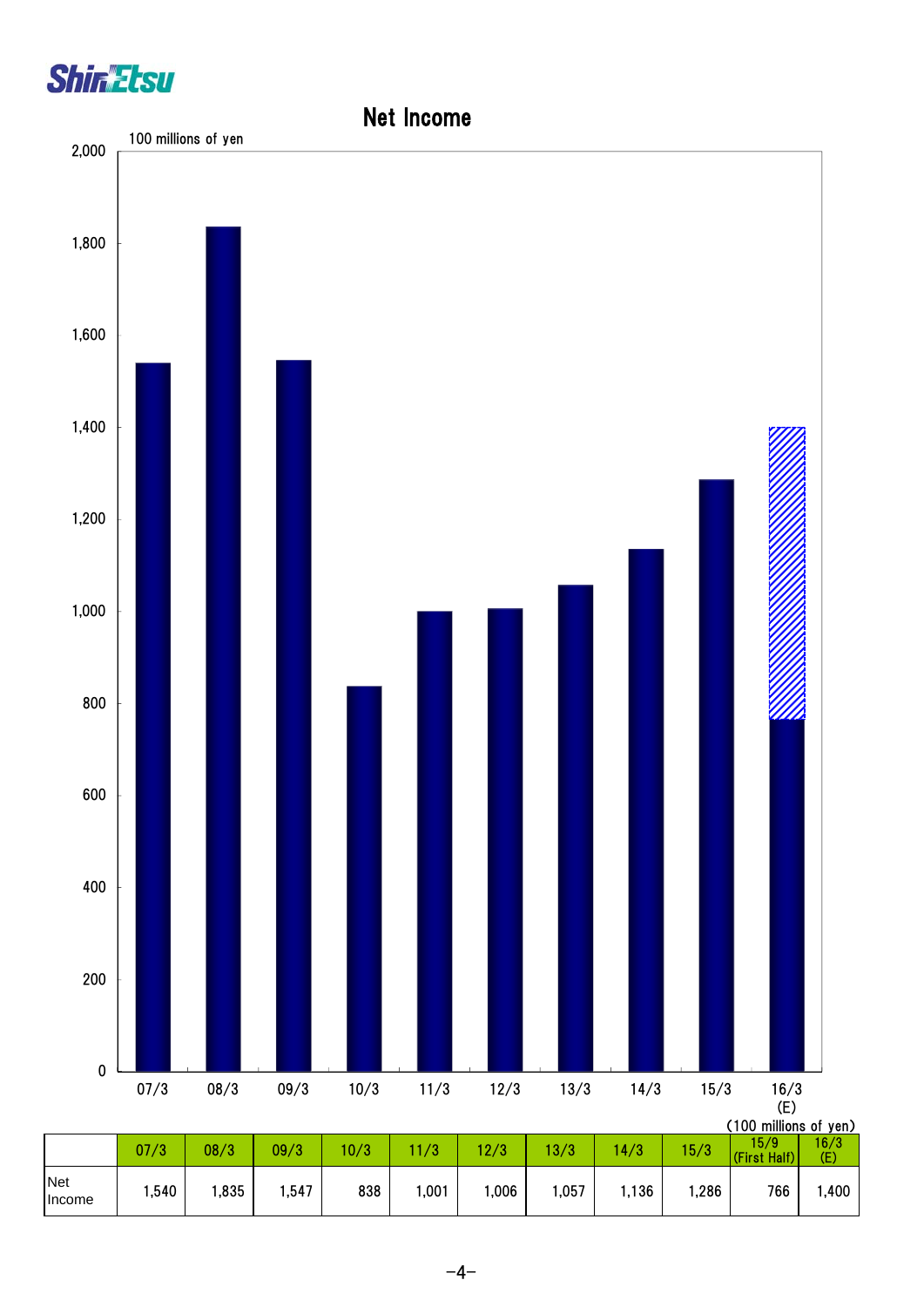



#### Net Income per Share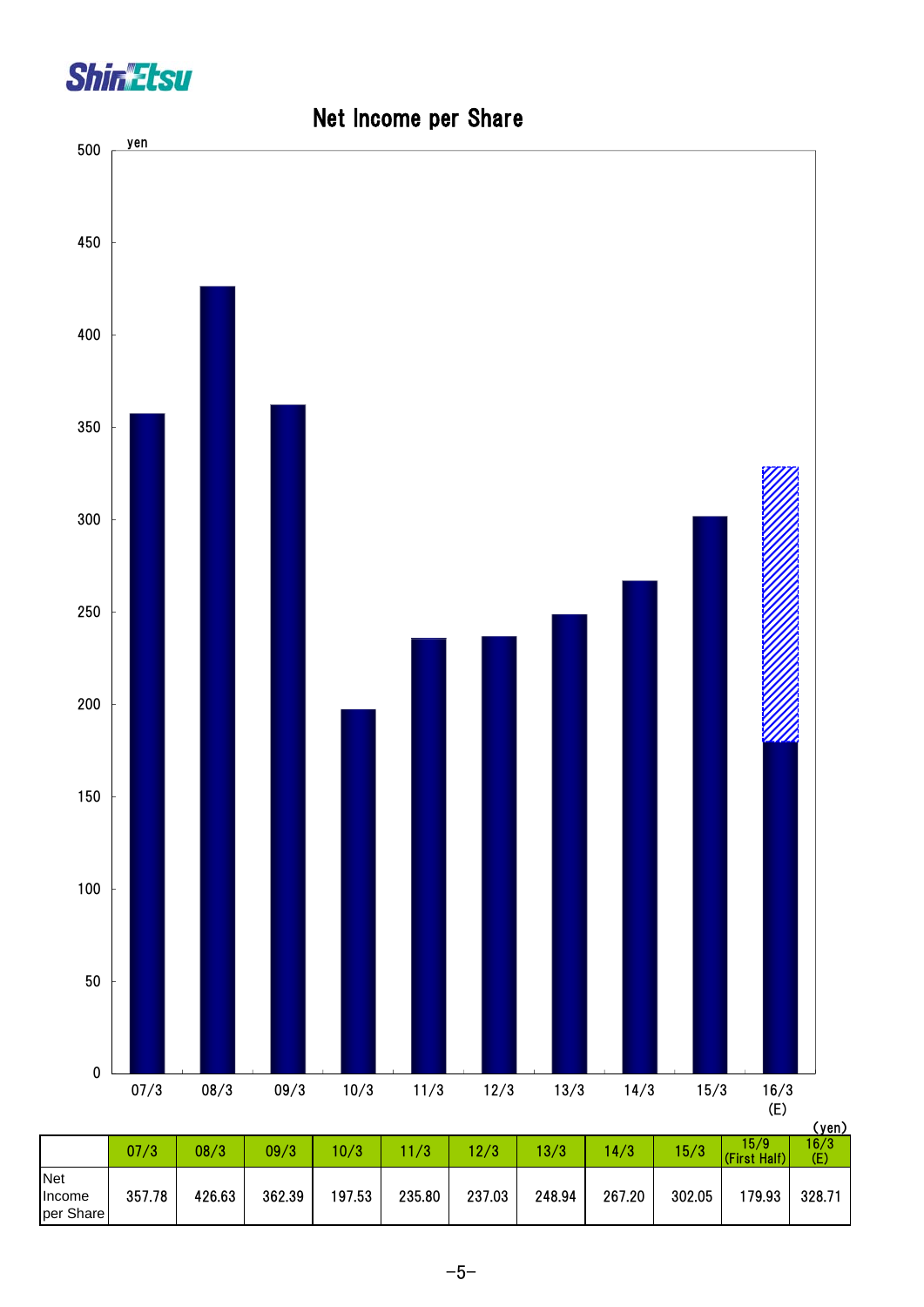

#### Net Sales by Segment



**Conduct** Organic and Inorganic Chemicals

- **Electronics Materials**
- **Functional Materials and Others**
- **PVC/Chlor-Alkali Business**
- $\overline{\phantom{a}}$ Silicones Business
- Specialty Chemicals Business  $\blacksquare$
- $\mathbb{R}^n$ Semiconductor Silicon Business
- Electronics & Functional Materials Business
- **Diversified Business**

|                                        | 07/3  | 08/3  | 09/3  | 10/3  |
|----------------------------------------|-------|-------|-------|-------|
| Organic and<br>Inorganic<br>Chemicals  | 7,084 | 7,010 | 6.291 | 5,090 |
| <b>Electronics</b><br><b>Materials</b> | 4.793 | 5.646 | 4,675 | 3.171 |
| Functional<br>Materials and<br>Others  | 1,168 | 1.106 | 1.041 | 906   |

- ※1 From 2011 onward the business segments are in the new structure due to applying to the changes of Japanese Accounting standard.
- ※2 The result for FY2010 is shown in both previous structure and new structure.

|                                                                                                                                          |       |       |       |        |                                                               |       |       |       |       | (100 millions of yen) |       |
|------------------------------------------------------------------------------------------------------------------------------------------|-------|-------|-------|--------|---------------------------------------------------------------|-------|-------|-------|-------|-----------------------|-------|
|                                                                                                                                          | 07/3  | 08/3  | 09/3  | 10/3   |                                                               | 10/3  | 11/3  | 12/3  | 13/3  | 14/3                  | 15/3  |
| Organic and<br>Chemicals                                                                                                                 | 7.084 | 7,010 | 6,291 | 5,090  | PVC/Chlor-Alkali<br><b>Business</b>                           | 2,377 | 2,835 | 3,240 | 3,436 | 4,278                 | 4,526 |
| Electronics<br>Materials                                                                                                                 | 4,793 | 5,646 | 4,675 | 13.171 | <b>Silicones</b><br><b>IBusiness</b>                          | 1,223 | 1,430 | 1,354 | 1,290 | 1.564                 | 1,774 |
| Functional<br>Materials and<br>Others                                                                                                    | 1.168 | 1,106 | 1,041 | 906    | <b>Specialty</b><br>Chemicals<br><b>IBusiness</b>             | 804   | 835   | 871   | 835   | 1,032                 | 1,123 |
|                                                                                                                                          |       |       |       |        | lSemiconductor<br><b>Silicon Business</b>                     | 2,540 | 2,837 | 2.296 | 2,024 | 2.132                 | 2,300 |
| ※1 From 2011 onward the business segments are in the<br>new structure due to applying to the changes of<br>Japanese Accounting standard. |       |       |       |        | IElectronics &<br>lFunctional<br><b>Materials</b><br>Business | 1,137 | 1,413 | 1,777 | 1,827 | 1.709                 | 1,835 |
| ※2 The result for FY2010 is shown in both previous<br>structure and new structure.                                                       |       |       |       |        | Diversified<br><b>IBusiness</b>                               | 1,084 | 1,229 | 936   | 839   | 941                   | 995   |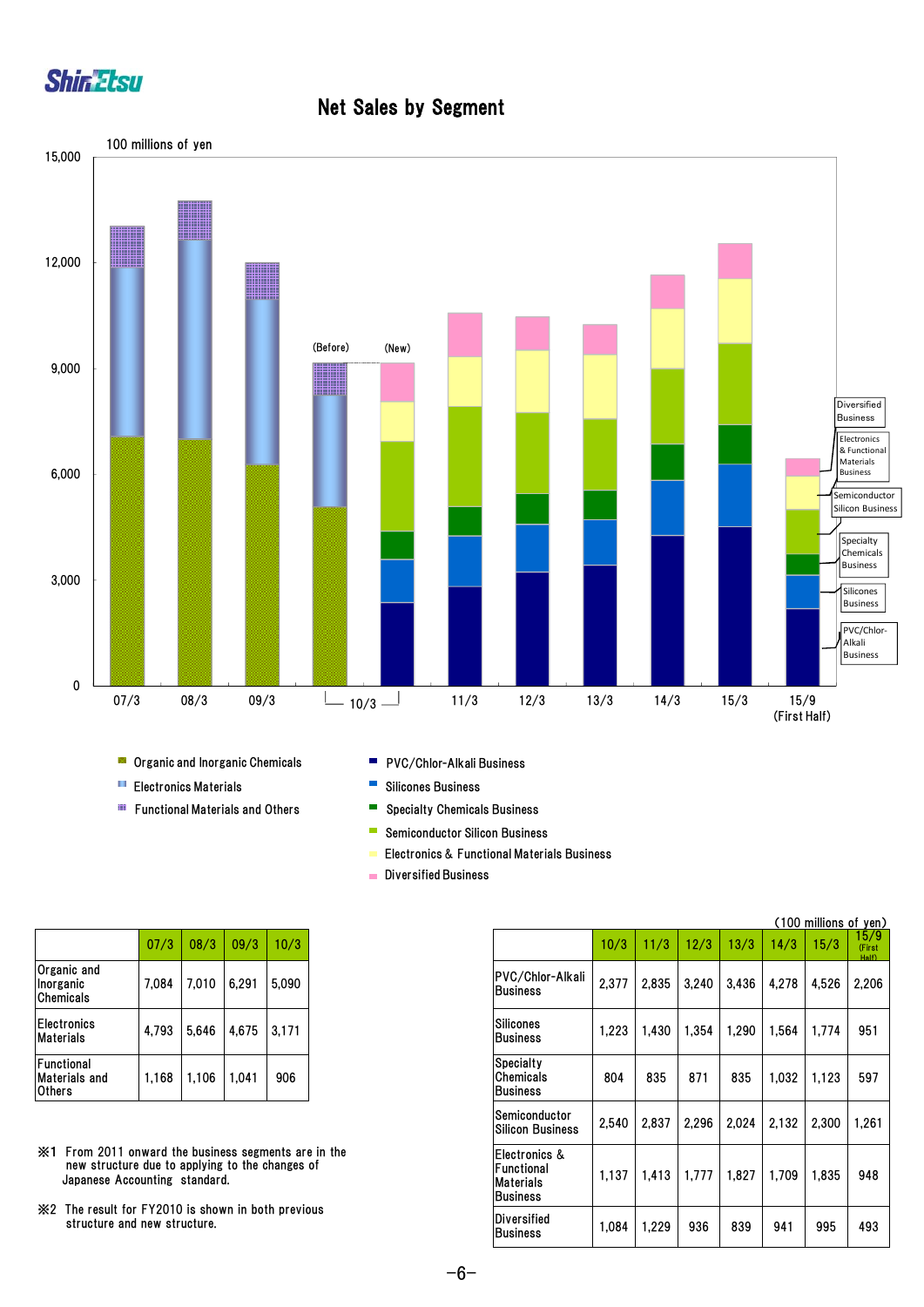



#### Operating Income by Segment

- Semiconductor Silicon Business
- **Electronics & Functional Materials Business**
- Diversified Business

|                                                     | 07/3  | 08/3  | 09/3  | 10/3 |
|-----------------------------------------------------|-------|-------|-------|------|
| Organic and<br><b>Inorganic Chemicals</b>           | 1.066 | 994   | 951   | 610  |
| <b>Electronics</b><br>Materials                     | 1,066 | 1.621 | 1,122 | 395  |
| Functional<br><b>Materials and</b><br><b>Others</b> | 276   | 260   | 257   | 180  |

- ※1 From 2011 onward the business segments are in the new structure due to applying to the changes of Japanese Accounting standard.
- ※2 The result for FY2010 is shown in both previous structure and new structure.

|                                                             |                                      | (100 millions of yen) |
|-------------------------------------------------------------|--------------------------------------|-----------------------|
| 08/3<br>09/3<br>10/3                                        | 10/3<br>11/3<br>12/3<br>13/3<br>14/3 | 15/3                  |
| PVC/Chlor-<br>994<br>951<br>610<br>Alkali Business          | 195<br>236<br>455<br>601<br>196      | 502                   |
| Silicones<br>1,621<br>395<br>1,122<br><b>Business</b>       | 249<br>286<br>318<br>336<br>340      | 334                   |
| Specialty<br>180<br>Chemicals<br><b>Business</b>            | 127<br>139<br>129<br>146<br>144      | 152                   |
| Semiconductor<br><b>Silicon Business</b>                    | 226<br>244<br>388<br>343<br>219      | 356                   |
| Electronics &<br>Functional<br>Materials<br><b>Business</b> | 307<br>381<br>409<br>361<br>408      | 462                   |
| Diversified                                                 | 67<br>56<br>36<br>73<br>50           | 48                    |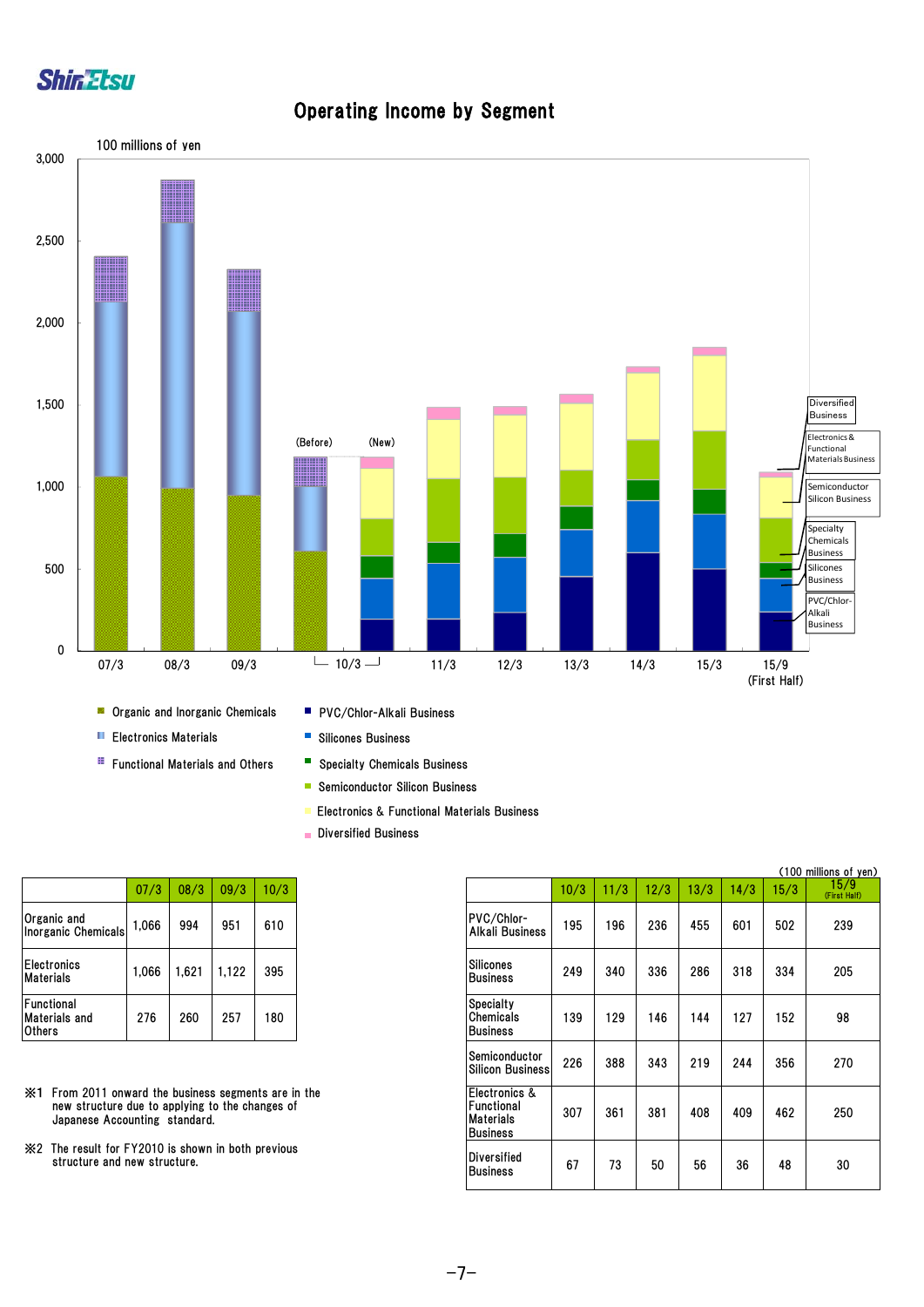





|                                              |      |      |      |      |      |      |      |      |      | (%)                  |
|----------------------------------------------|------|------|------|------|------|------|------|------|------|----------------------|
|                                              | 07/3 | 08/3 | 09/3 | 10/3 | 11/3 | 12/3 | 13/3 | 14/3 | 15/3 | 15/9<br>(First Half) |
| <b>Ordinary Income</b><br>to Net Sales Ratio | 18.9 | 21.8 | 20.9 | 13.9 | 15.2 | 15.8 | 16.6 | 15.5 | 15.8 | 17.5                 |
| Net Income to Net<br><b>Sales Ratio</b>      | 11.8 | 13.3 | 12.9 | 9.1  | 9.5  | 9.6  | 10.3 | 9.7  | 10.2 | 11.9                 |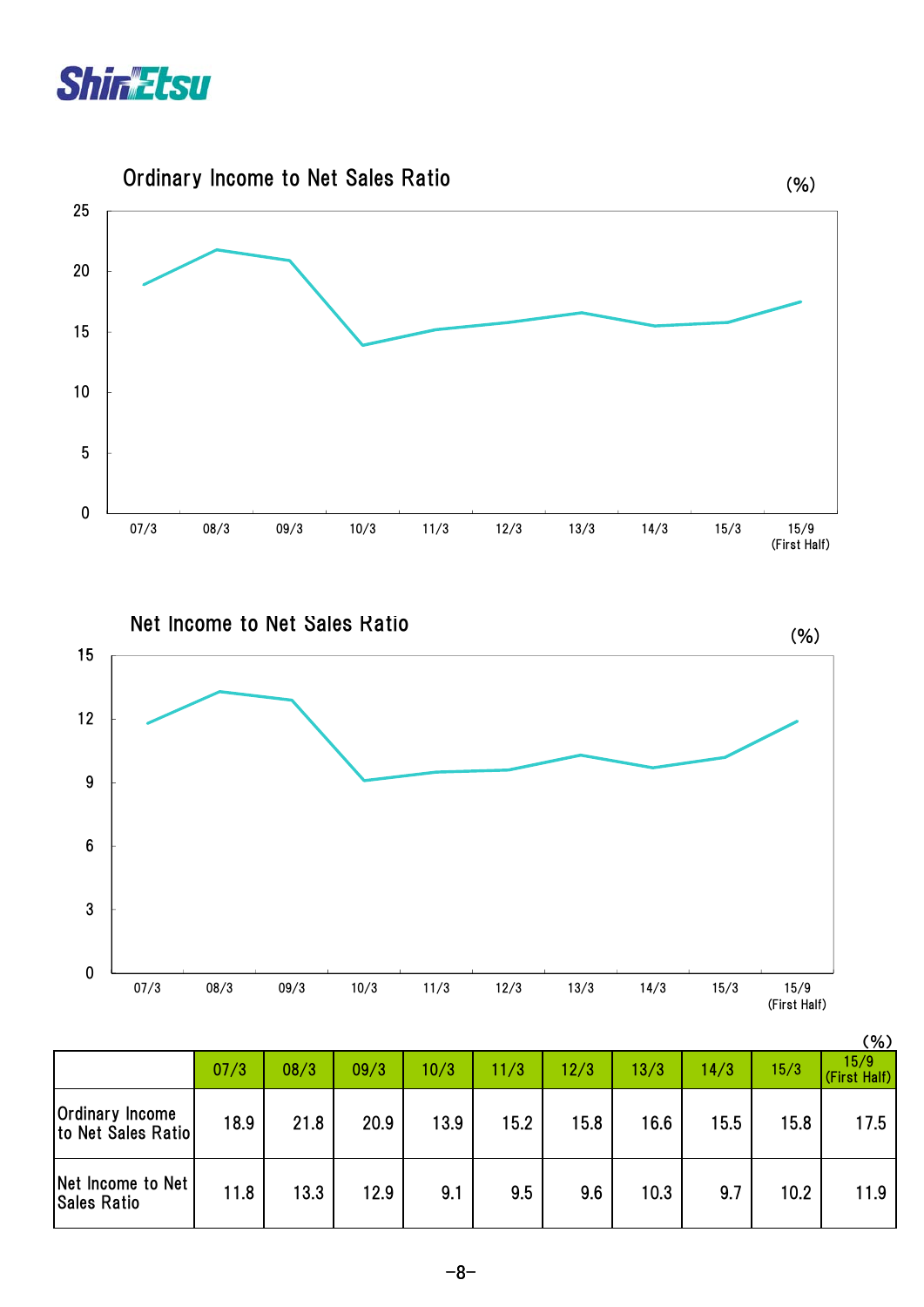

#### Total Assets



Net Assets



(100 millions of yen)

|                        | 07/3   | 08/3   | 09/3   | 10/3   | 11/3   | 12/3   | 13/3   | 14/3   | 15/3   | 15/9<br>(First Half) |
|------------------------|--------|--------|--------|--------|--------|--------|--------|--------|--------|----------------------|
| Total<br><b>Assets</b> | 18,599 | 19,185 | 16,849 | 17,691 | 17,841 | 18,098 | 19,209 | 21,989 | 24,523 | 24,910               |
| Net Assets             | 13,603 | 14,836 | 14,073 | 14,742 | 14,694 | 14,945 | 16,231 | 18,221 | 20,127 | 20,655               |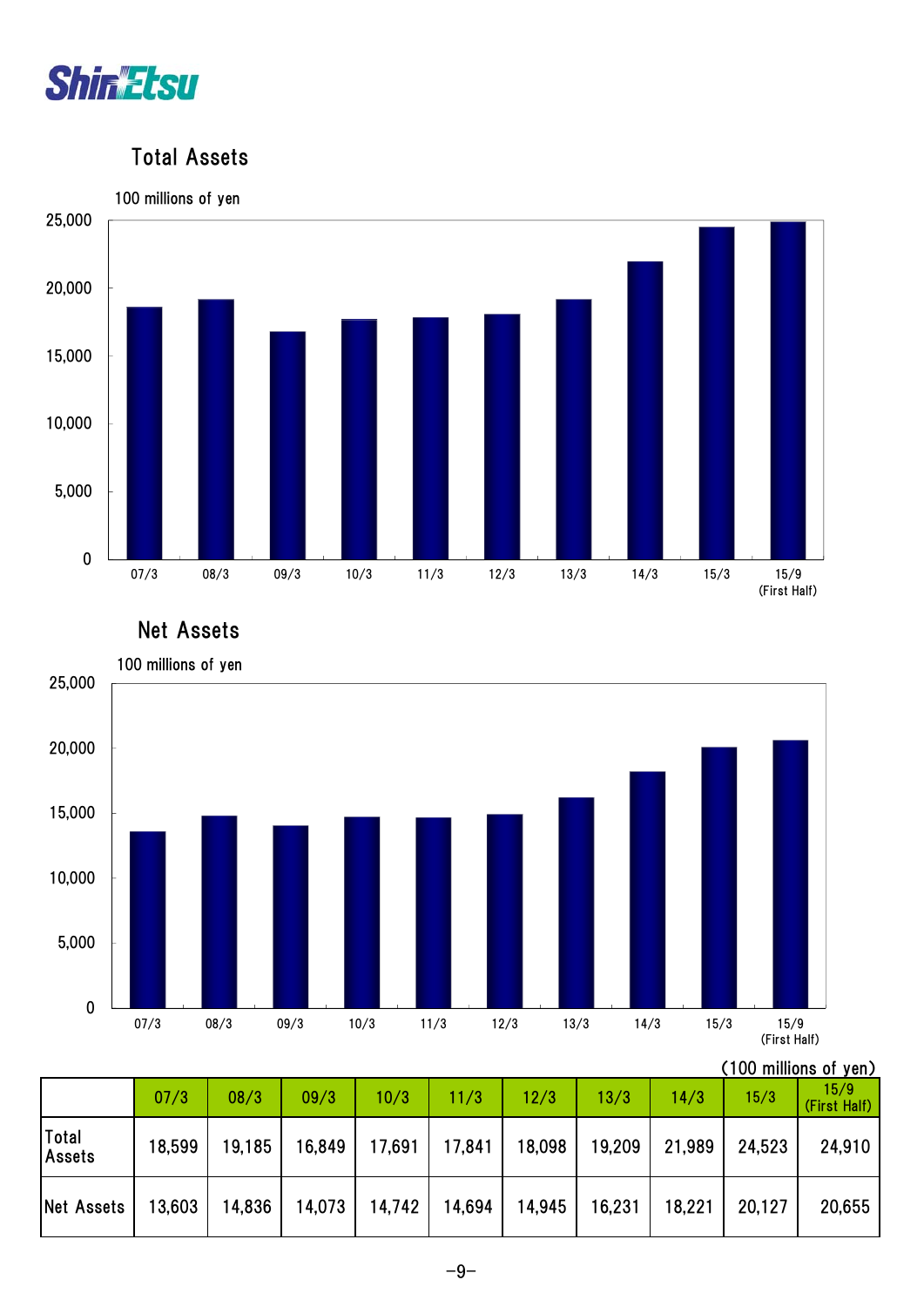



|                                                          |      |      |      |      |      |      |      |      |      | (% )                 |
|----------------------------------------------------------|------|------|------|------|------|------|------|------|------|----------------------|
|                                                          | 07/3 | 08/3 | 09/3 | 10/3 | 11/3 | 12/3 | 13/3 | 14/3 | 15/3 | 15/9<br>(First Half) |
| <b>Equity Ratio</b>                                      | 71.0 | 75.0 | 81.1 | 80.9 | 80.0 | 80.3 | 82.0 | 80.6 | 79.9 | 80.8                 |
| Return on<br>Equity                                      | 12.4 | 13.3 | 11.0 | 6.0  | 7.0  | 7.0  | 7.0  | 6.8  | 6.9  | 7.7<br>(p.a.)        |
| Return<br>(Ordinary<br>Income) on<br><b>Total Assets</b> | 14.0 | 15.9 | 13.9 | 7.4  | 9.0  | 9.2  | 9.1  | 8.8  | 8.5  | 9.1<br>(p.a.)        |